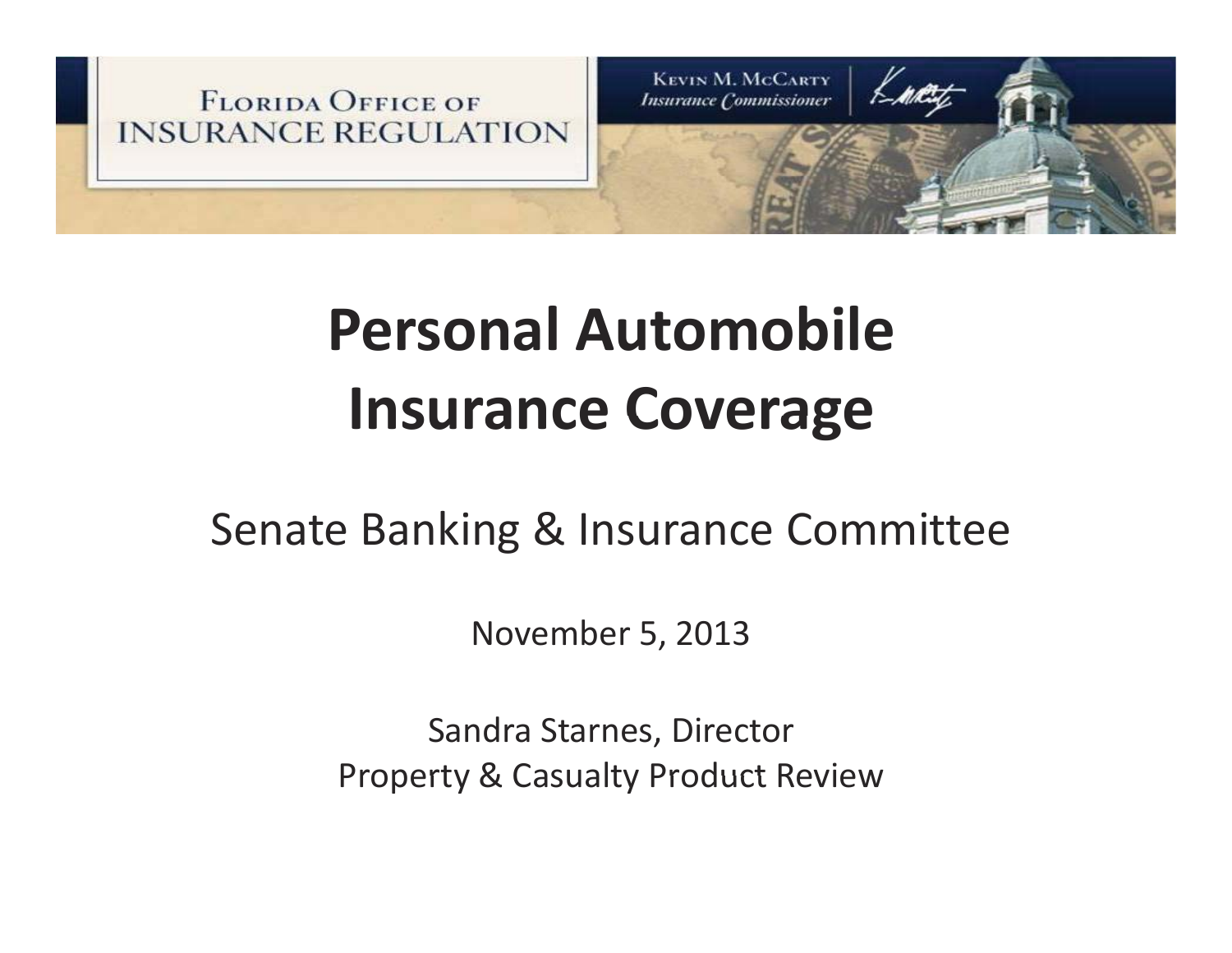

#### **PART ONE**

### Personal Automobile Insurance Coverage Data Call Results

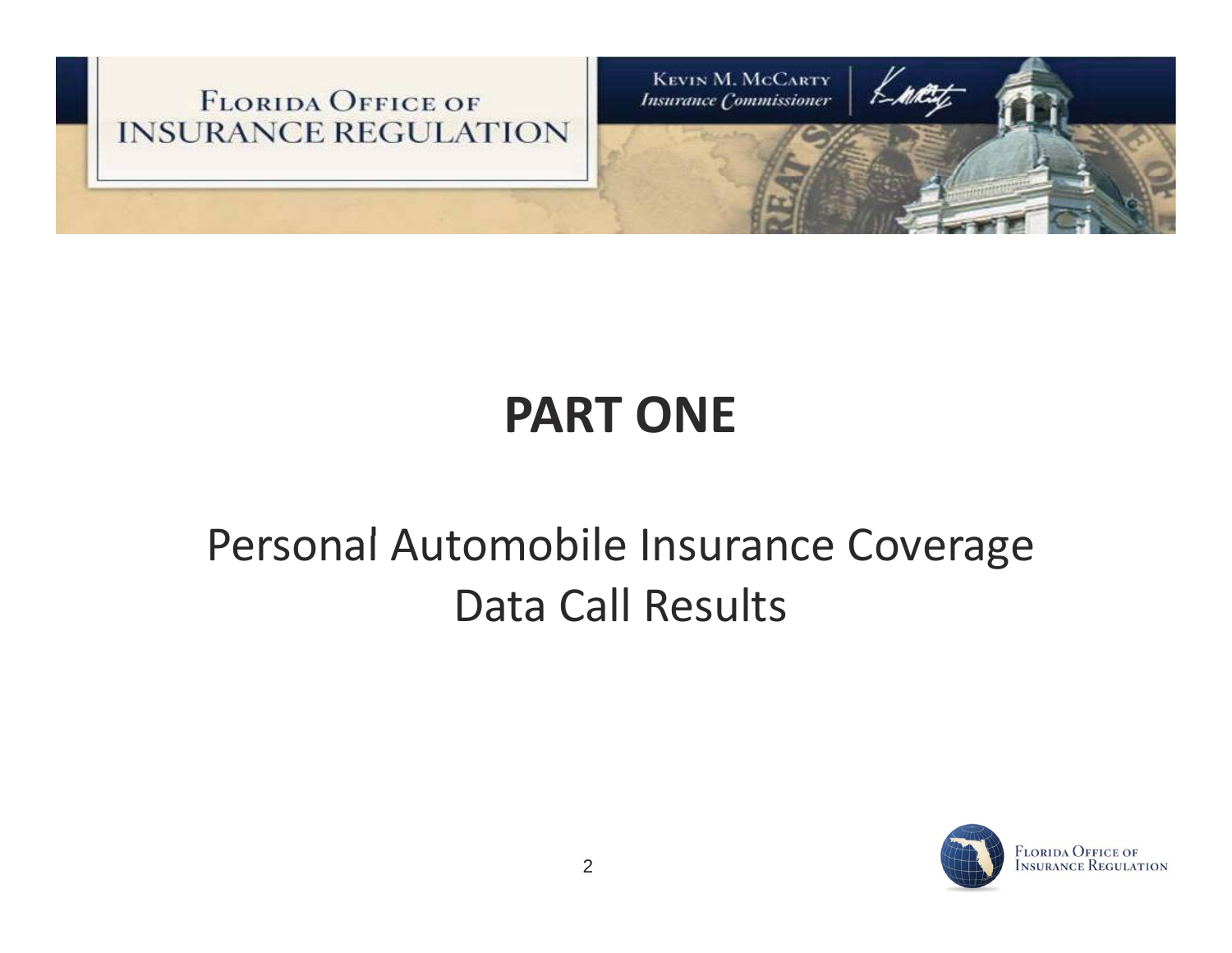## **About the Data Call**

- •Personal auto insurance coverages
- •Required of Top 25 writers
- •Represents 80% market share
- $\bullet$ • Policies-in-force as of July 1, 2013
- $\bullet$  Vehicles insured (Statewide/County)
	- with bodily injury and limits
	- with mandatory coverages only
	- with medical payments and limits
	- with "full" coverage

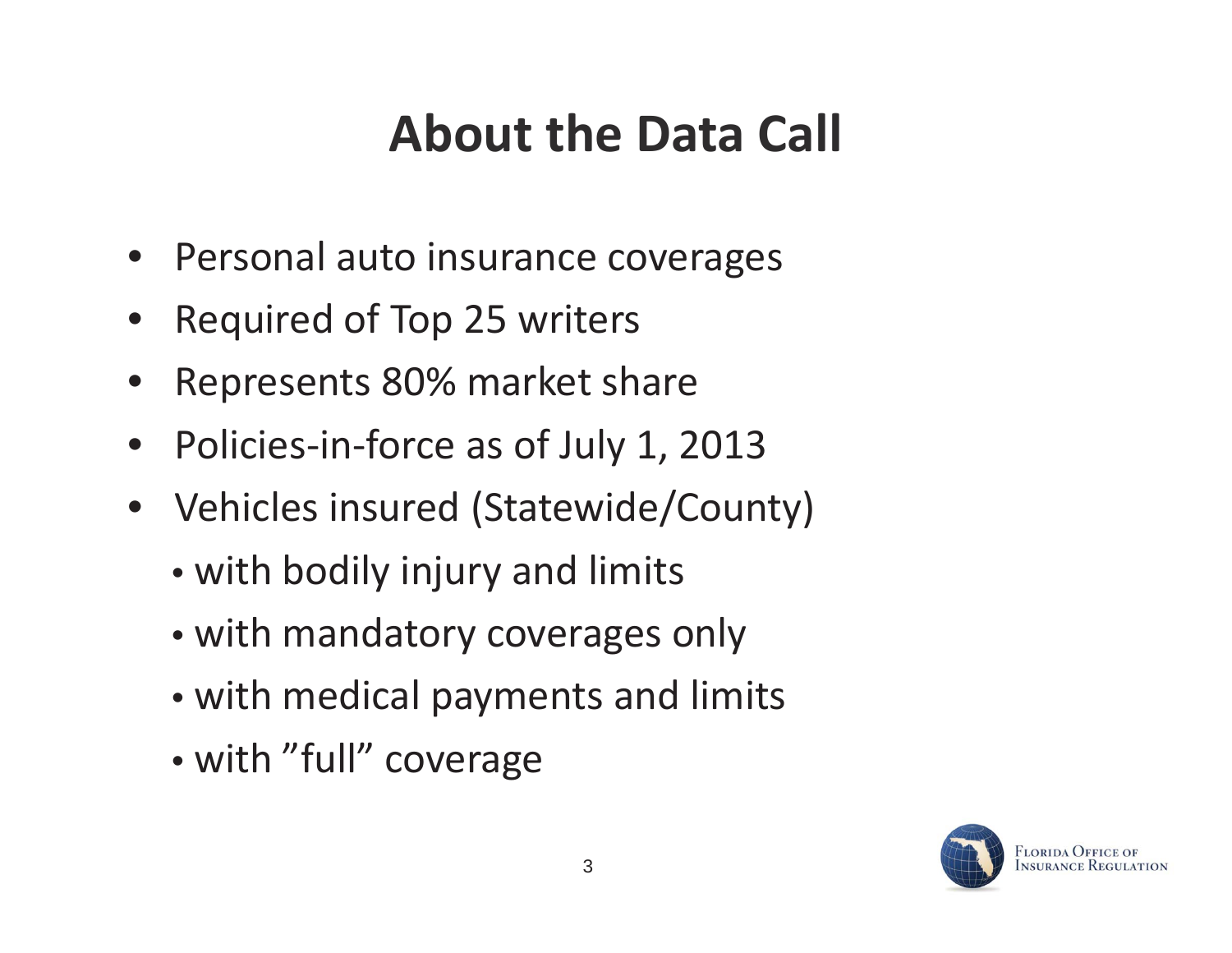# **Types of Coverage**

#### **Mandatory**

- $\bullet$ Personal Injury Protection (PIP)
- $\bullet$ Property Damage (PD)

### **Optional**

- $\bullet$ Bodily Injury  $(BI)$  – Some exceptions
- $\bullet$ Medical Payments ("Med-Pay")
- •• Uninsured Motorists
- $\bullet$ Comprehensive
- Collision

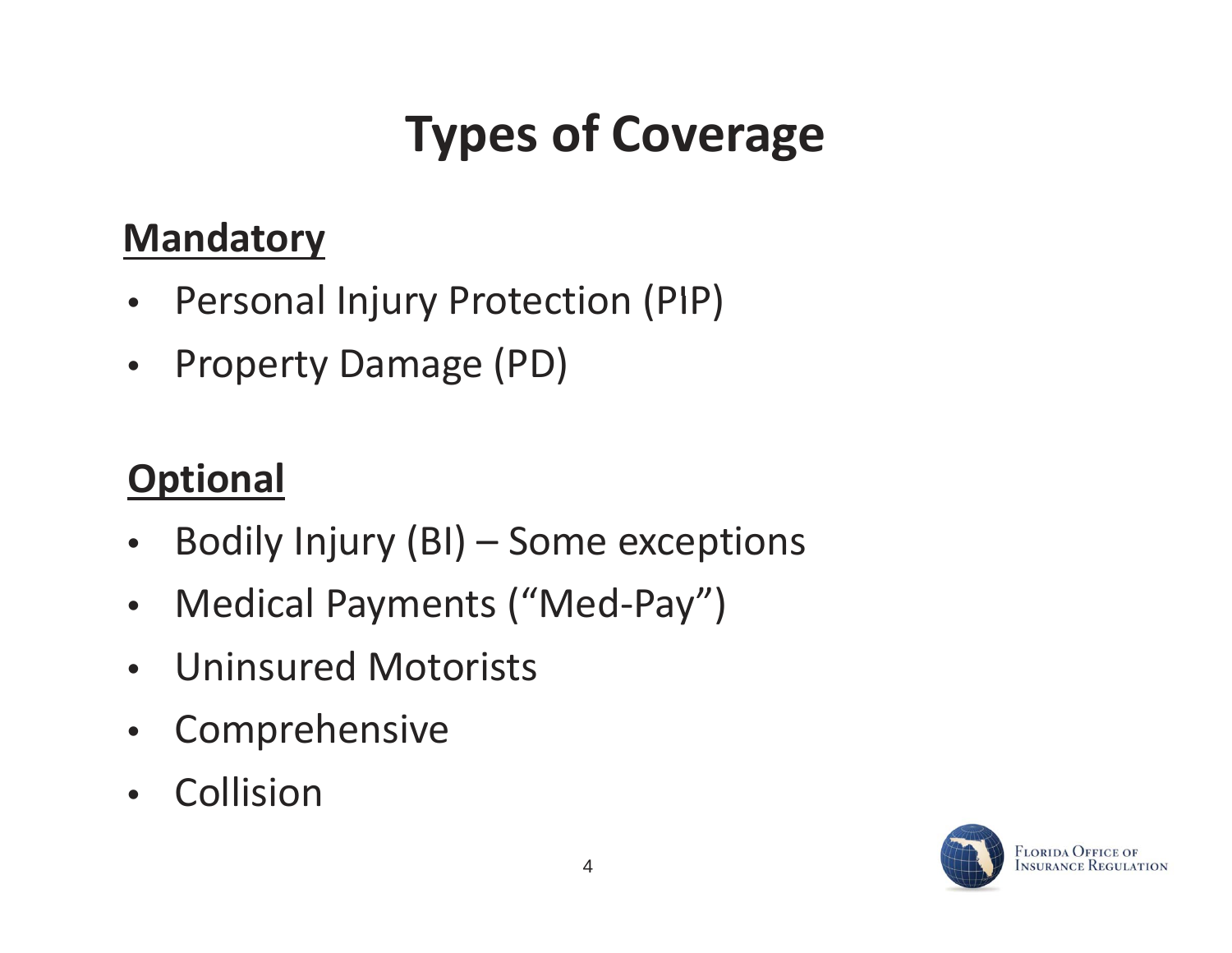## **Coverage Summary**

**Statewide**

| <b>Percentage with:</b> |       |
|-------------------------|-------|
| Minimum only (PIP/PD)   | 4.0%  |
| <b>Bodily Injury</b>    | 92.1% |
| <b>Medical Payments</b> | 25.4% |
| <b>Full Coverage</b>    | 21.7% |

County-specific distribution included in separate addendum

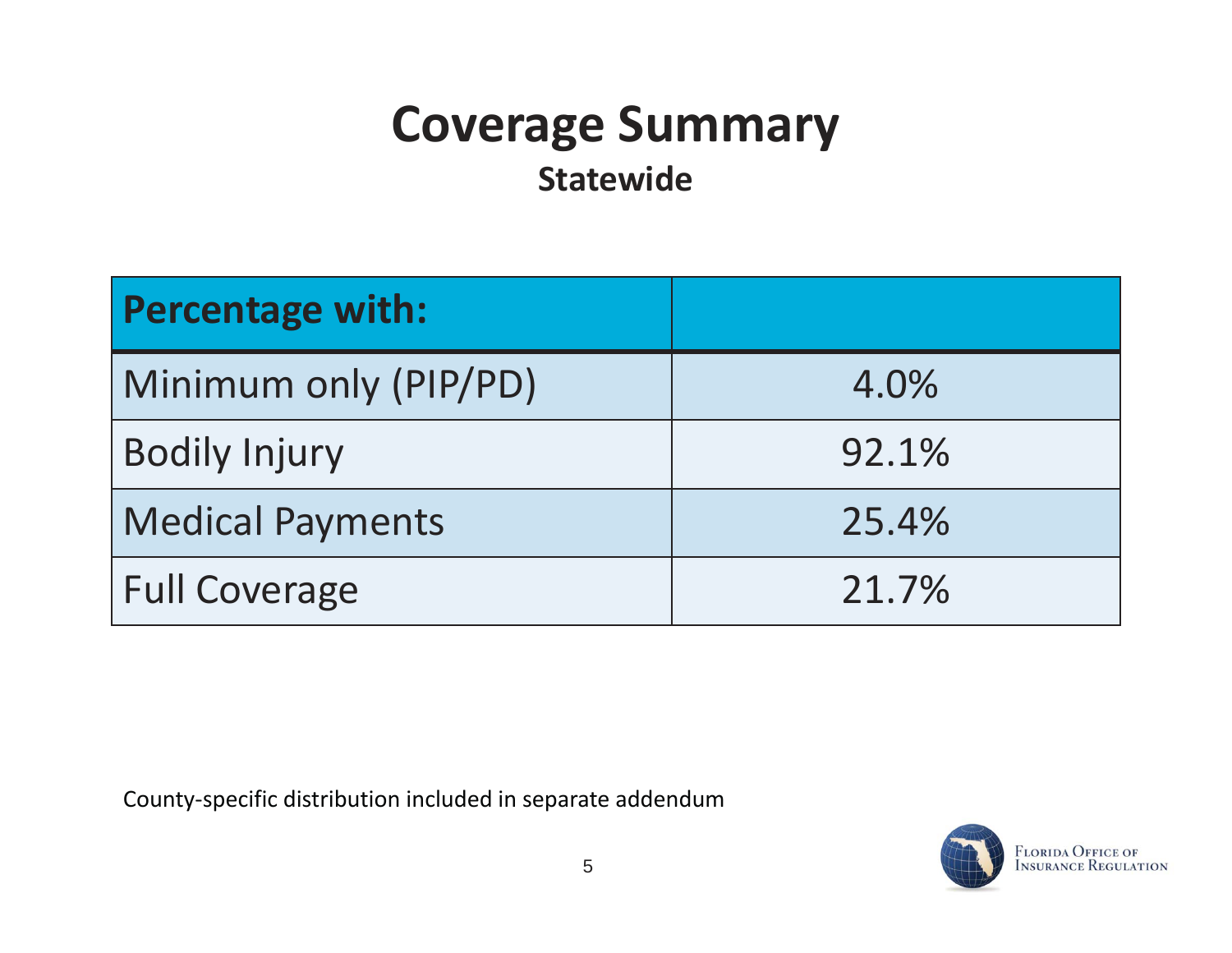# **Coverage Summary**

#### **County Highlights**

| <b>Policies with:</b>         | <b>Highest</b>          | Lowest                  |
|-------------------------------|-------------------------|-------------------------|
| <b>Minimum Coverage</b>       | Miami-Dade              | Santa Rosa              |
| (PIP/PD Only)                 | $(5.6\%)$               | $(1.4\%)$               |
| <b>Minimum Coverage</b>       | Miami-Dade              | Seminole                |
| Incl. BI of 10/20             | $(12.2\%)$              | $(2.2\%)$               |
| <b>Bodily Injury Coverage</b> | Okaloosa<br>$(96.8\%)$  | Osceola<br>(88.7%)      |
| <b>Full Coverage</b>          | Lafayette<br>$(41.1\%)$ | Miami-Dade<br>$(6.1\%)$ |
| <b>Medical Payments</b>       | Lafayette               | Miami-Dade              |
| Coverage                      | (57.3%)                 | $(7.7\%)$               |

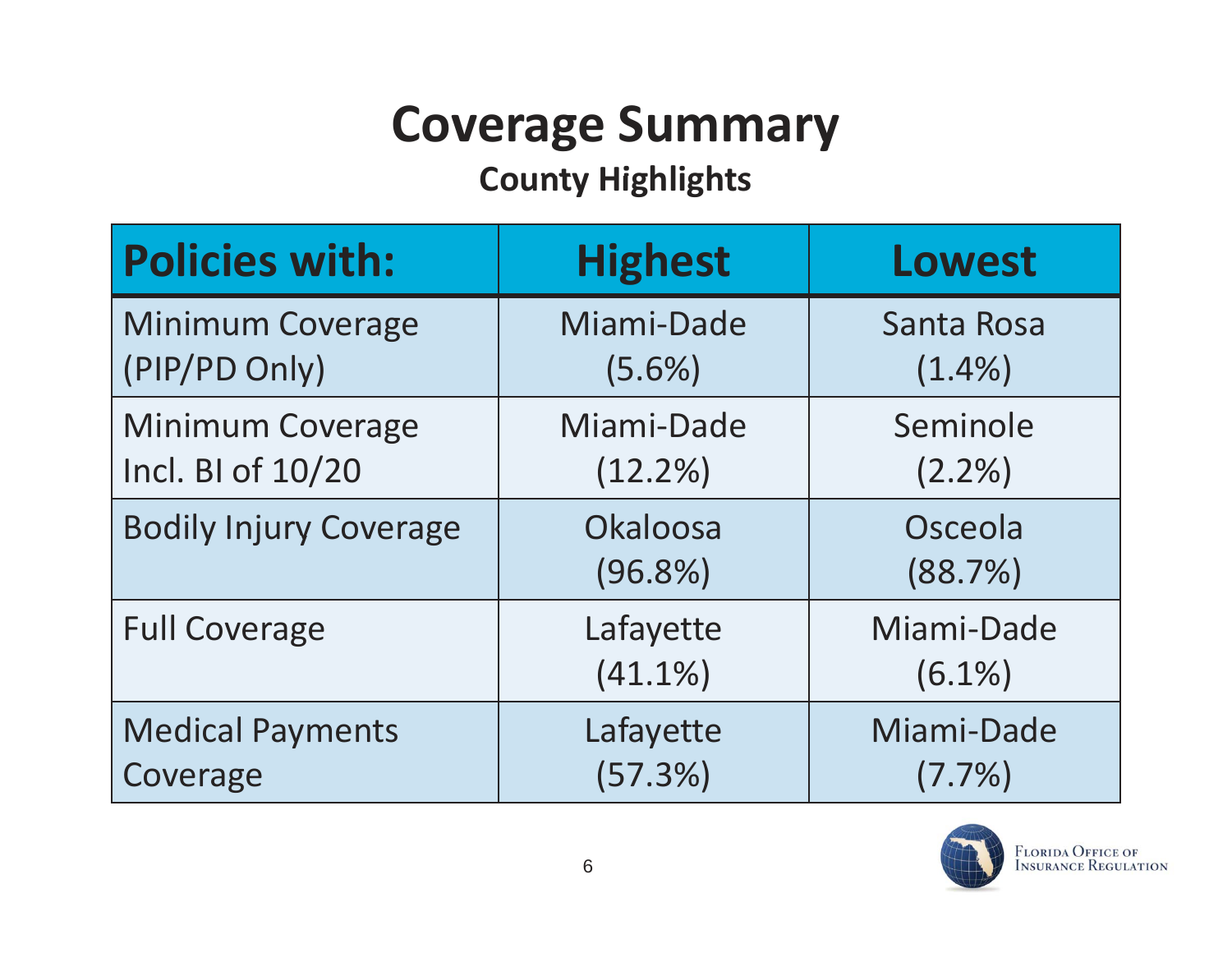# **Bodily Injury Coverage Limits**

**Statewide**

| <b>Percentage with:</b> |       |
|-------------------------|-------|
| $10/20$ or above        | 92.1% |
| $15/30$ or above*       | 64.2% |
| 25/50 or above          | 62.8% |

County-specific distribution included in separate addendum

\* Responses from the category "Other – Lower than \$25,000/\$50,000" are not included since it is unclear whether the limits would be lower or higher than \$15,000/\$30,000. However, this "other" category accounts for just 0.2% of total vehicles.

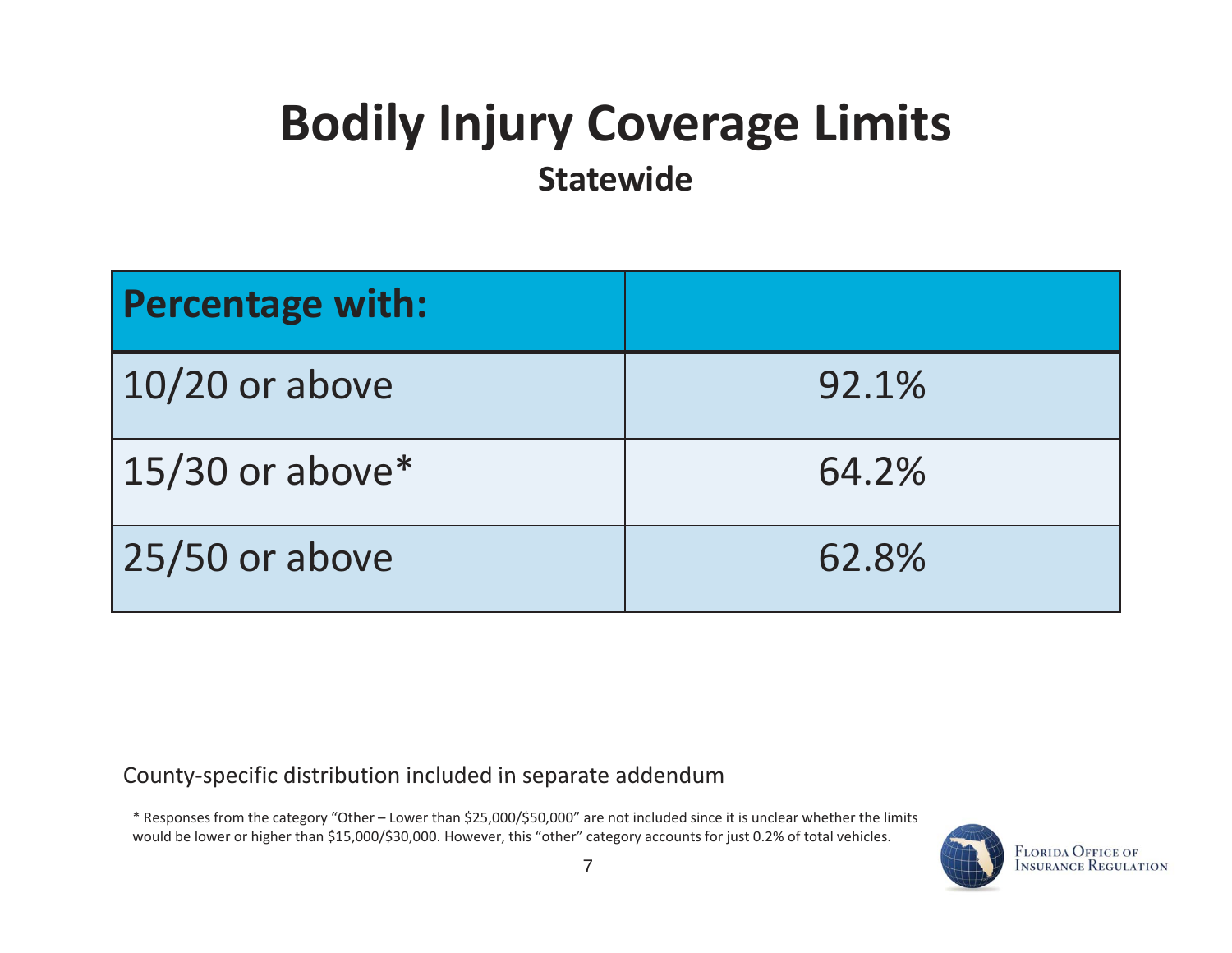# **"Med Pay" Coverage Limits**

#### **Statewide**

| <b>Percentage with:</b> |       |
|-------------------------|-------|
| \$1,000                 | 1.7%  |
| \$2,000                 | 3.3%  |
| \$2,500                 | 0.2%  |
| \$5,000                 | 14.6% |
| \$10,000                | 3.2%  |
| <b>Under \$5,000</b>    | 5.3%  |
| \$5,000 or above        | 20.0% |

County-specific distribution included in separate addendum

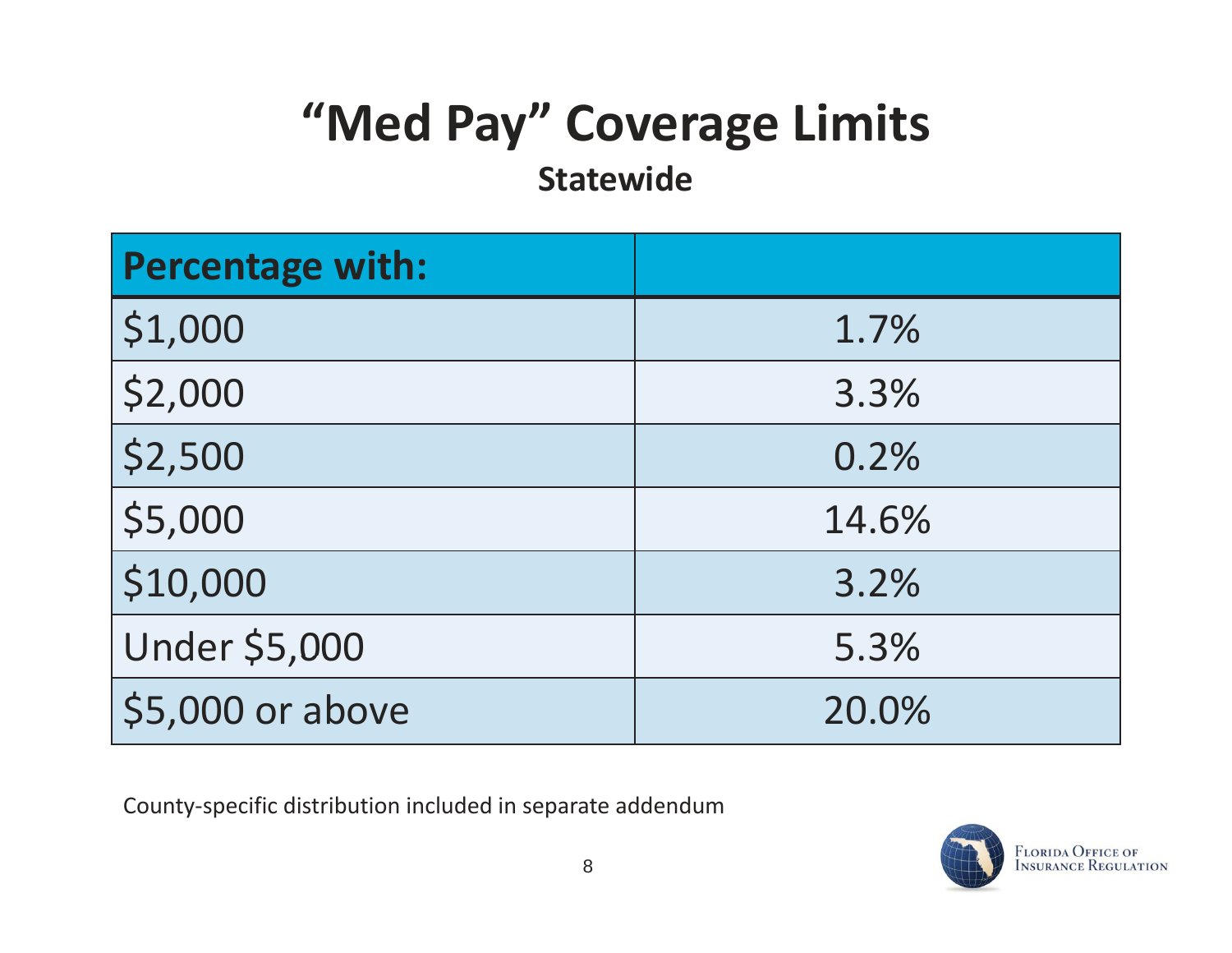

# **PART TWO**

## **Estimated Premium Impacts:** Replacing PIP with BI Coverage

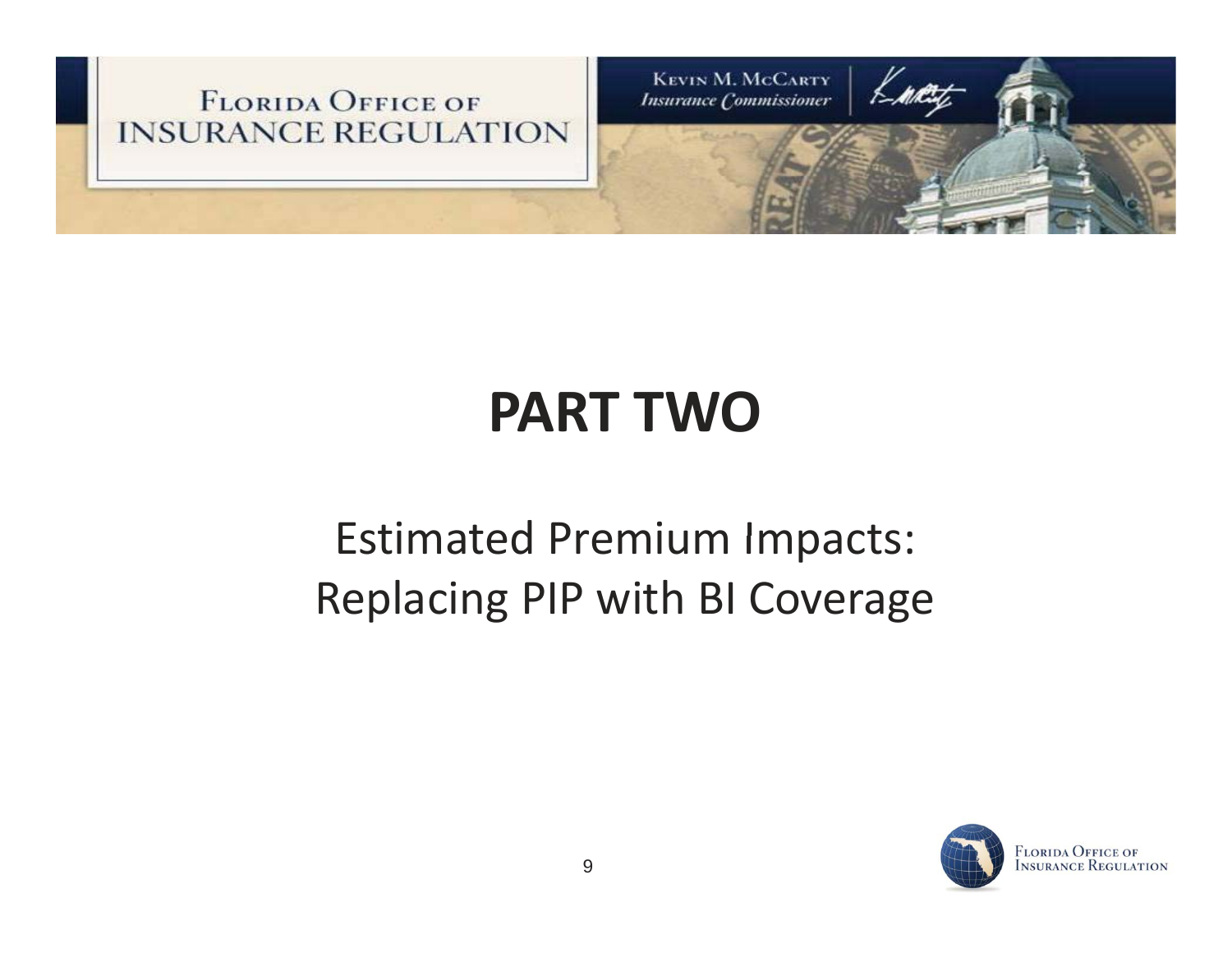# **Methodology**

Rating example (married, both age 40)

• Central Miami, Tallahassee (other regions shown in separate addendum)

5 large insurers (3 non-standard; 2 standard)

PIP premium reallocation assumption:

- 50% moved to Bodily Injury
- 20% moved to Medical Payments
- 10% moved to Uninsured Motorists

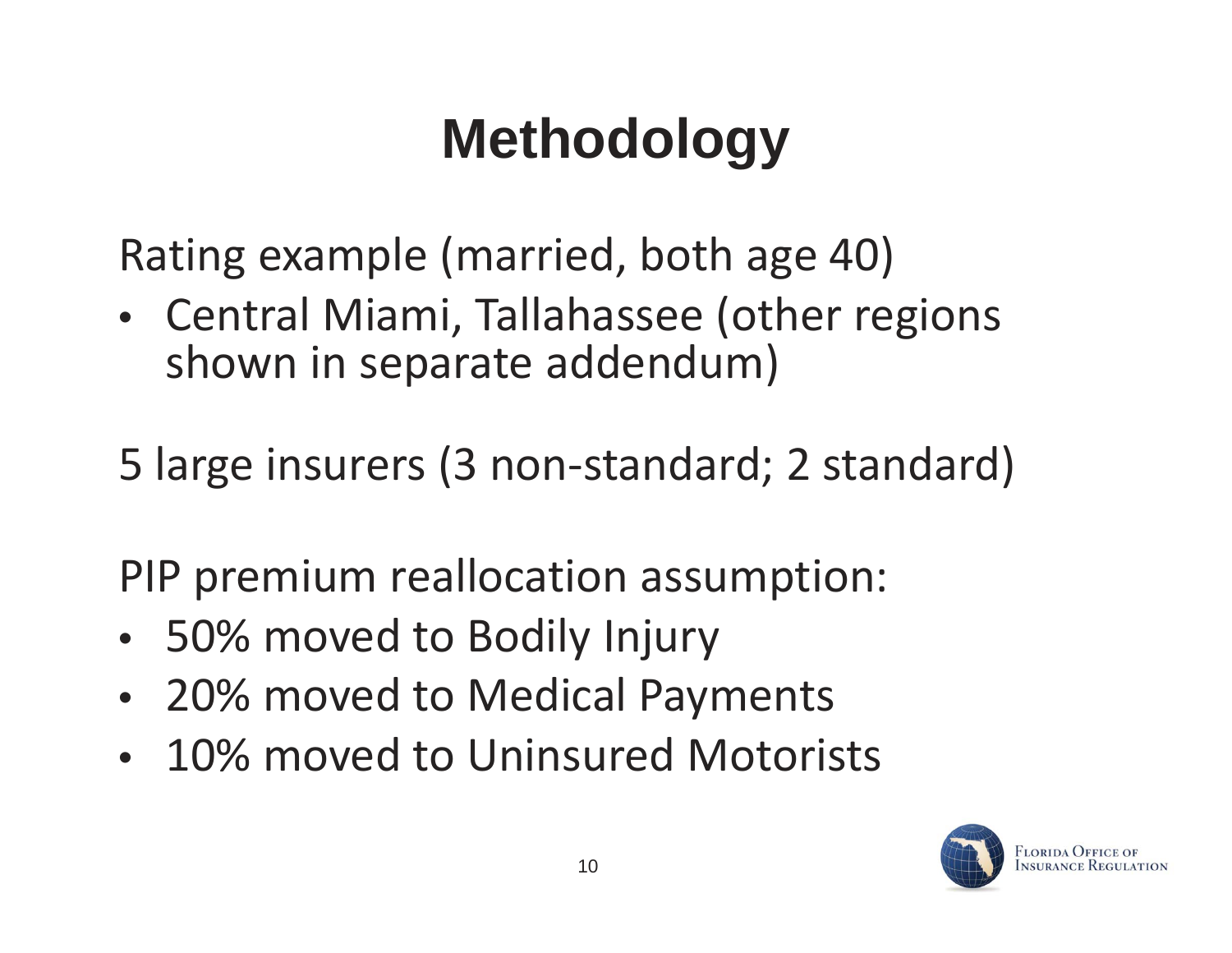## **Summary Of Premium Impacts**

### **From Minimum Required Limits**

- •To BI/PD  $(10/20/10)$  – Decreases for almost all regions for nonstandard and where there is PIP fraud for standard
- $\bullet$  To BI/PD (25/50/10) – Decreases for all insurers in Central Miami

**From Full Coverage** – Decreases for all insurers regions as long as the BI and PD limits remain the same.

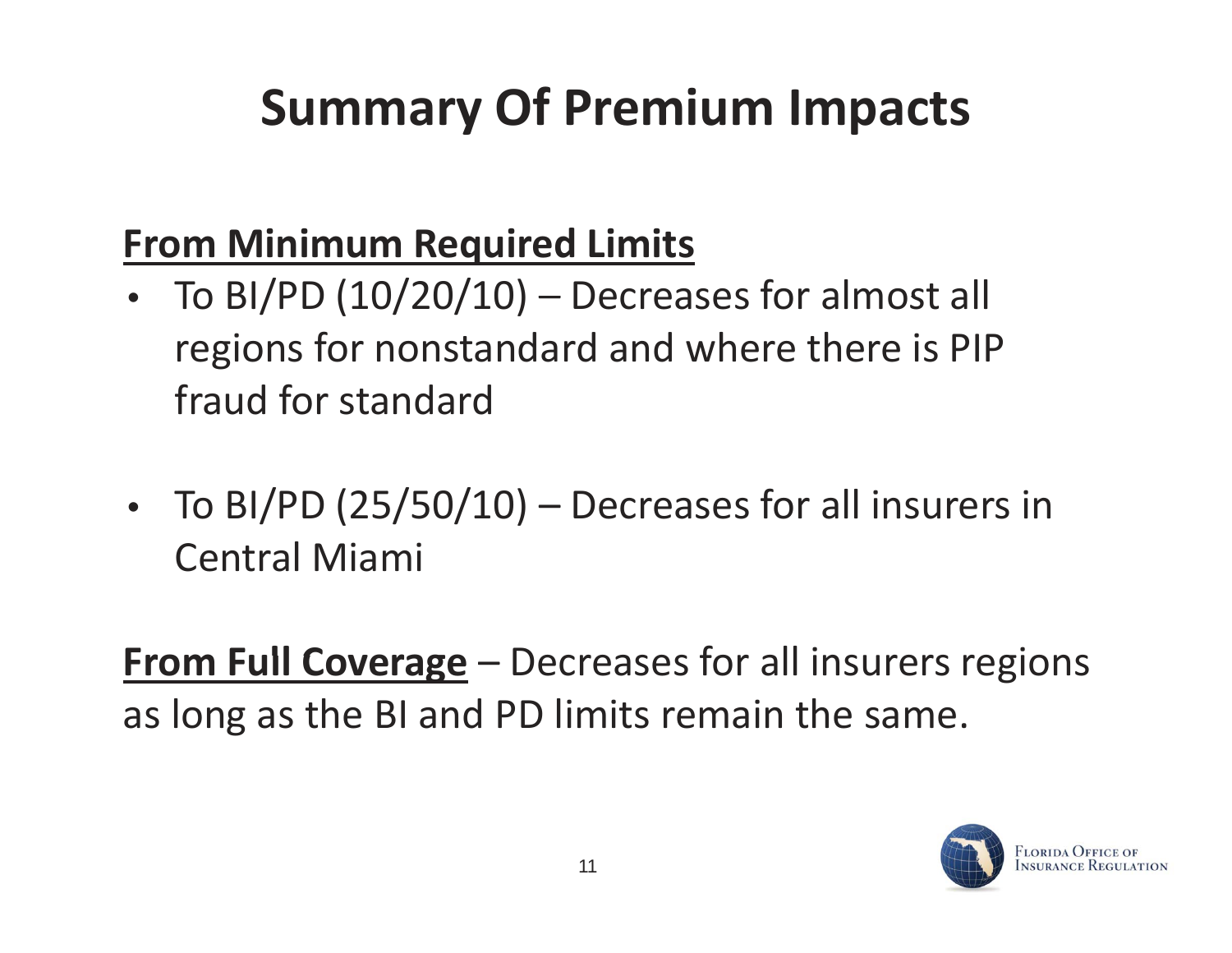## **Estimated Impact – Central Miami**

#### **Married Couple – Both Age 40**

|                                     | <b>Policies with Minimum</b><br><b>Required Limits</b> |                      | <b>Policies with Full Coverage</b><br>(10/20/10/1) |            |                             |        |
|-------------------------------------|--------------------------------------------------------|----------------------|----------------------------------------------------|------------|-----------------------------|--------|
|                                     | PIP/PD                                                 | $BI/PD*$<br>10/20/10 | Change                                             | No-Fault   | Tort <sup>*</sup><br>System | Change |
| Non-Standard<br><b>Company A</b>    | \$2,840.83                                             | \$1,847.36           | $-35%$                                             | \$4,189.06 | \$3,667.41                  | $-12%$ |
| Non-Standard<br><b>Company B</b>    | \$2,280.00                                             | \$1,674.00           | $-27%$                                             | \$4,740.00 | \$4,535.25                  | $-4%$  |
| Non-Standard<br>Company C           | \$1,271.00                                             | \$1,112.50           | $-12%$                                             | \$3,138.00 | \$2,945.80                  | $-6%$  |
| <b>Standard</b><br><b>Company D</b> | \$707.32                                               | \$587.01             | $-17%$                                             | \$1,640.10 | \$1,527.30                  | $-7%$  |
| <b>Standard</b><br><b>Company E</b> | \$1,335.45                                             | \$1,049.79           | $-21%$                                             | \$2,401.36 | \$2,162.31                  | $-10%$ |

Source: Premium shown is annual premium from Rate Collection System information for recent personal auto rate filing. Limits shown as A/B/C/D where the BI limit per person is \$A, BI limit per occurrence is \$B, PD limit is \$C and MP limit

(if applicable) is \$D.

\* Includes adjustment to reflect elimination of PIP.

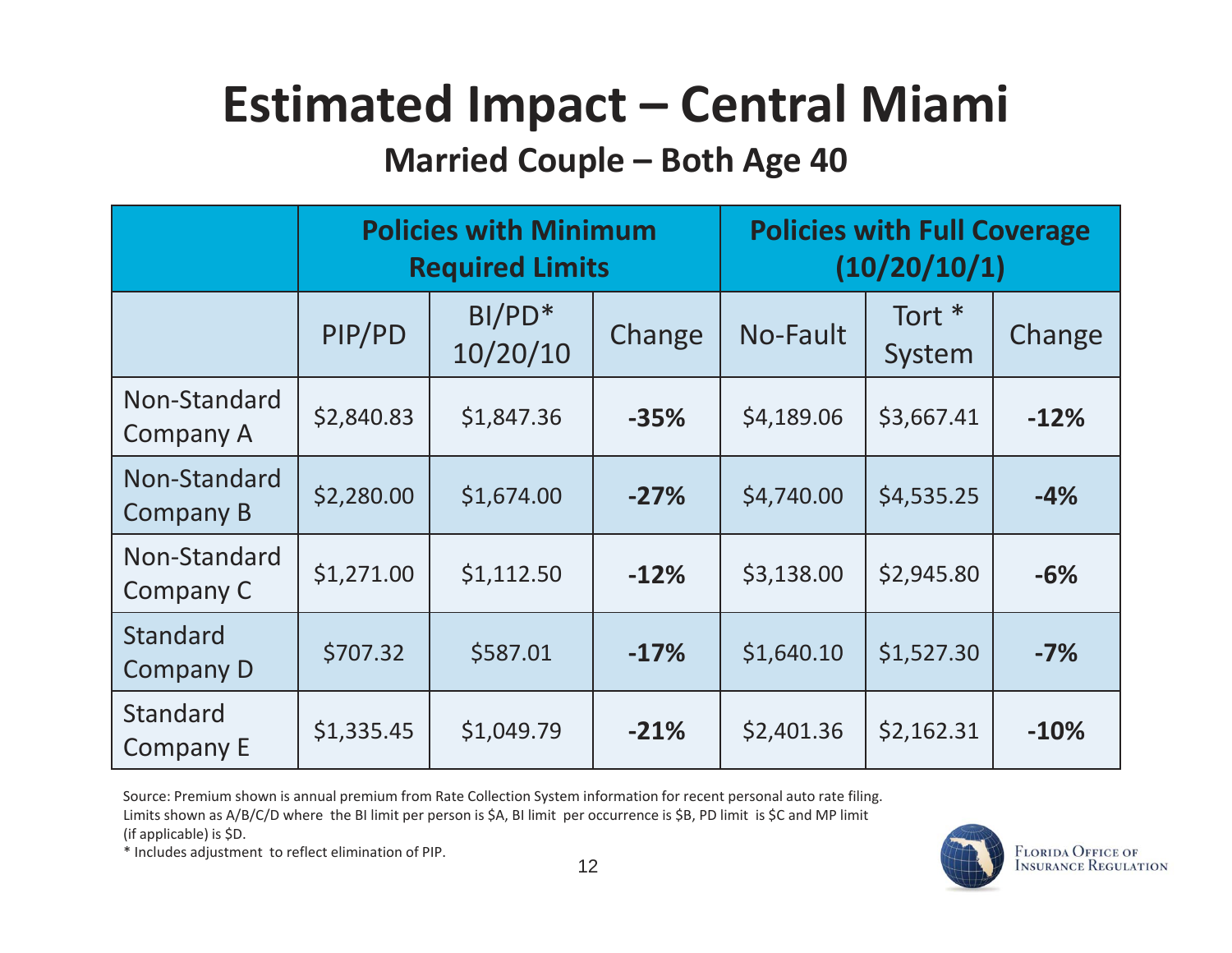## **Estimated Impact – Tallahassee**

#### **Married Couple – Both Age 40**

|                                     | <b>Policies with Minimum</b><br><b>Required Limits</b> |                      |        | <b>Policies with Full Coverage</b><br>(10/20/10/1) |                             |         |
|-------------------------------------|--------------------------------------------------------|----------------------|--------|----------------------------------------------------|-----------------------------|---------|
|                                     | PIP/PD                                                 | $BI/PD*$<br>10/20/10 | Change | No-Fault                                           | Tort <sup>*</sup><br>System | Change  |
| Non-Standard<br><b>Company A</b>    | \$631.32                                               | \$526.16             | $-17%$ | \$1,367.22                                         | \$1,269.61                  | $-7%$   |
| Non-Standard<br><b>Company B</b>    | \$698.00                                               | \$670.00             | $-4%$  | \$2,090.00                                         | \$2,084.80                  | $-0.2%$ |
| Non-Standard<br>Company C           | \$527.00                                               | \$593.00             | $+13%$ | \$1,711.00                                         | \$1,659.80                  | $-3%$   |
| <b>Standard</b><br><b>Company D</b> | \$235.30                                               | \$253.93             | $+8%$  | \$862.15                                           | \$833.03                    | $-3%$   |
| <b>Standard</b><br><b>Company E</b> | \$245.80                                               | \$345.88             | $+41%$ | \$894.22                                           | \$861.42                    | $-4%$   |

Source: Premium shown is annual premium from Rate Collection System information for recent personal auto rate filing. Limits shown as A/B/C/D where the BI limit per person is \$A, BI limit per occurrence is \$B, PD limit is \$C and MP limit

(if applicable) is \$D.

 $*$  Includes adjustment to reflect elimination of PIP.  $13$ 

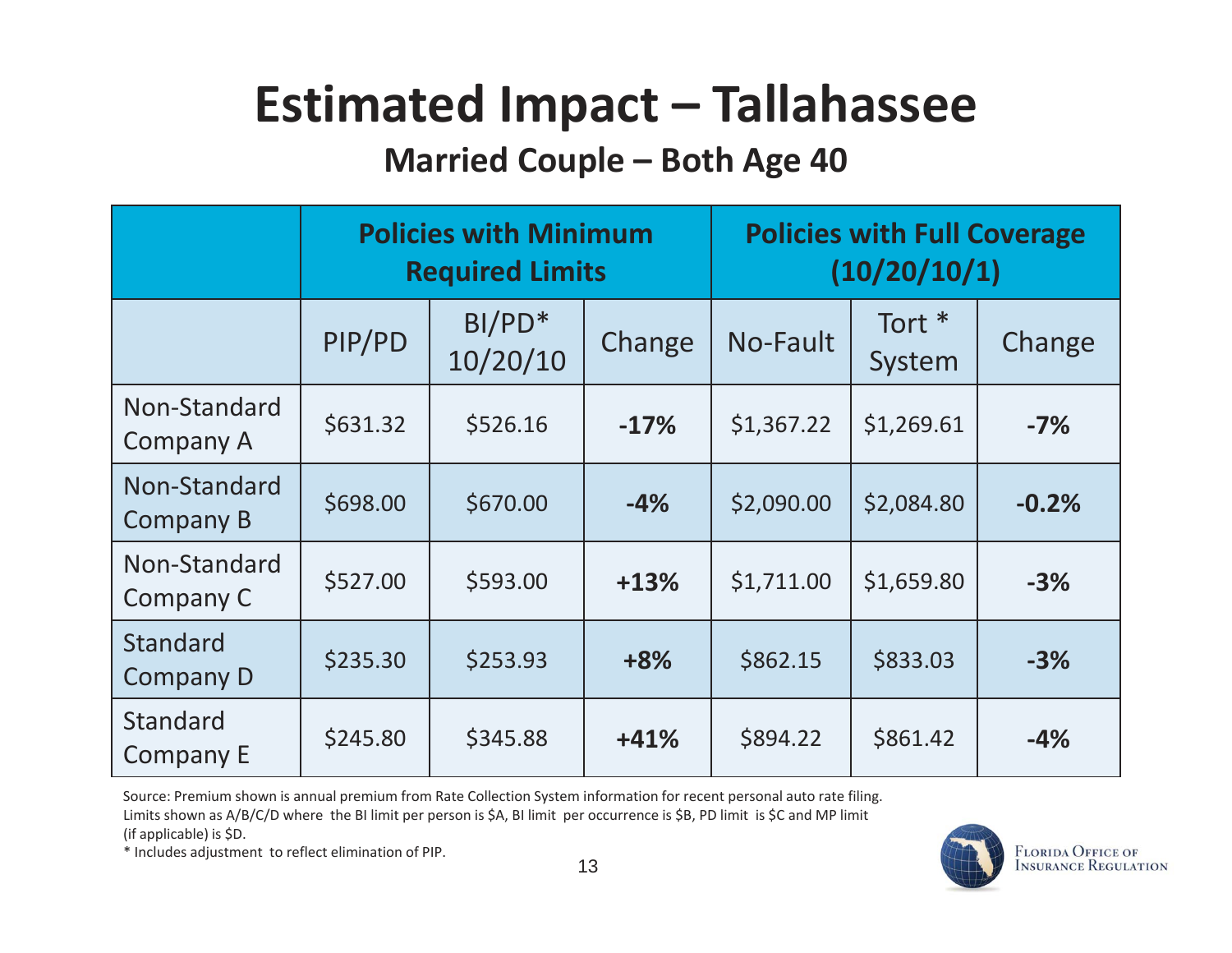# **Conclusion**

- Personal auto premiums vary significantly
- $\bullet$ Impact of PIP repeal will vary significantly
- •Most policyholders already purchase BI
- $\bullet$ • Even policyholders that purchased the minimum required coverage of PIP/PD could see decreases with required BI limits of 10/20 or 15/30